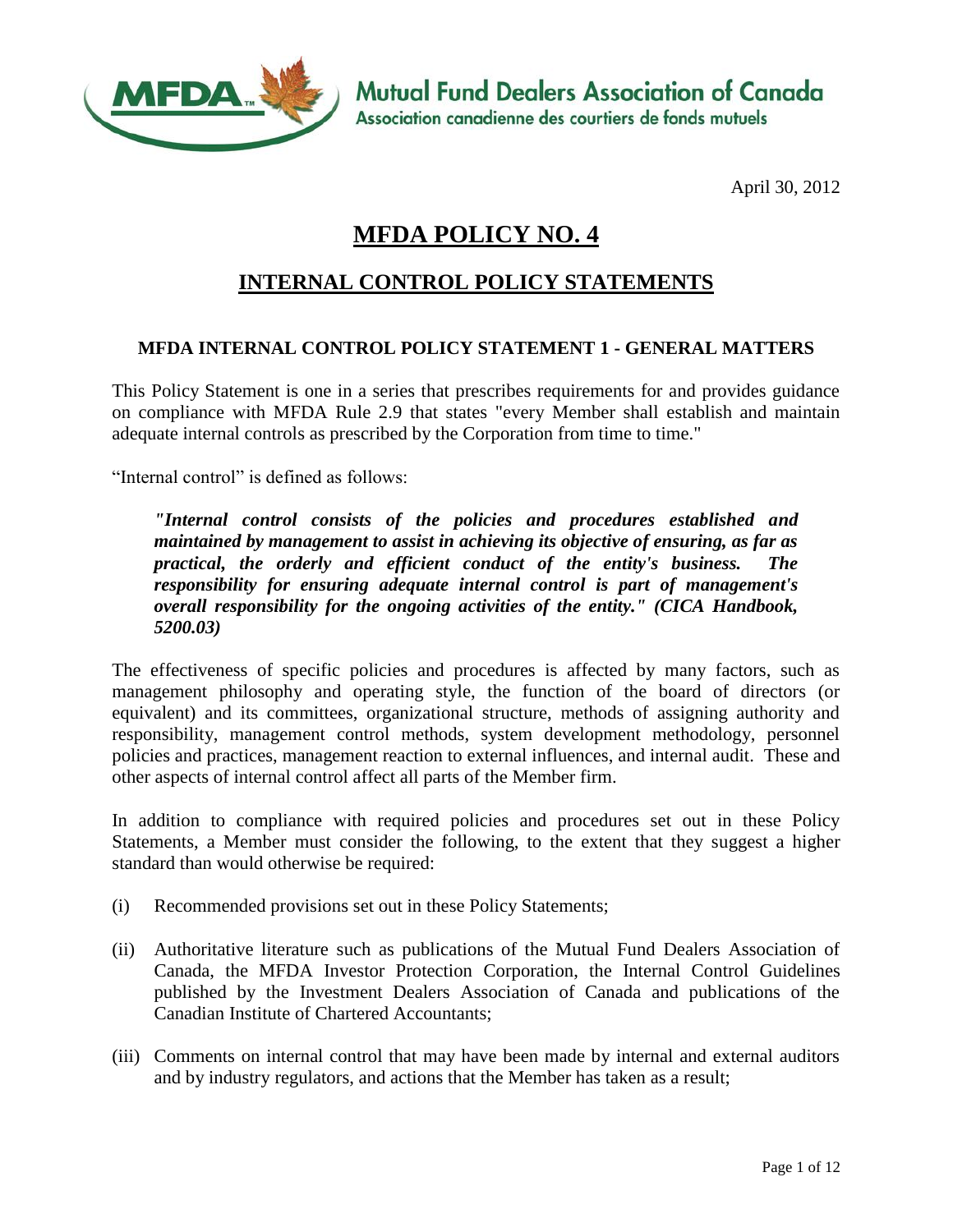- (iv) Industry practice; and
- (v) The balance struck between preventive and detective controls. Preventive controls are those which prevent, or minimize the chance of occurrence of, fraud or error. Detective controls do not prevent fraud and error but rather detect them, or maximize the chance of their detection, so that corrective action may be promptly taken. The known existence of detective controls may have a deterrent effect and be preventive in that sense.

The extent of preventive controls implemented by a Member will depend on management's view of the risk of loss and the cost-benefit relationship of controlling such risk. Where the inherent risk is high (e.g. cash) the cost of effective preventive controls will usually be warranted and expected by industry regulators. On the other hand, where the inherent risk is very low (e.g. prepaid expenses), the cost of preventive controls would usually not be warranted nor expected by industry regulators. Further, in a circumstance where a preventive control is warranted, a detective control should not be considered to be a suitable alternative unless it will result in prompt detection of fraud and error and provide near certainty of recovery of the property that is the subject of the fraud or error.

For example, the safeguarding of clients' cash warrants the implementation of highly effective preventive controls. Accordingly, Members safeguard clients' cash by placing it in a trust account and performing monthly reconciliations.

Determining whether internal control is adequate is a matter of judgement. However, internal control is not adequate if it does not reduce to a relatively low level the risk of failing to meet control objectives stated in this series of Policy Statements and, as a consequence, one or more of the following conditions has occurred or could reasonably be expected to occur:

- (i) A Member is inhibited from promptly completing transactions or promptly discharging the Member's responsibilities to clients, to other members or to the industry;
- (ii) Material financial loss is suffered by the Member, clients or the industry;
- (iii) Material misstatements occur in the Member's financial statements; and
- (iv) Violations of the rules or standards occur to the extent that could reasonably be expected to result in the conditions described in (i) to (iii) above.

Other Policy Statements in this series set out control objectives, required and recommended firm policies and procedures and indications that internal control is not adequate. While recommended firm policies and procedures will be appropriate in many cases to meet the stated objectives, they constitute merely one of a number of methods which a Member may utilize. It is recognized that Members may conduct their business in compliance with legal and regulatory requirements although they may employ procedures which differ from the recommended firm policies and procedures contained in these Policy Statements. The information is designed to provide guidance to member firms in the preparation of procedures tailored to the specific needs of their individual environment in meeting the stated control objectives.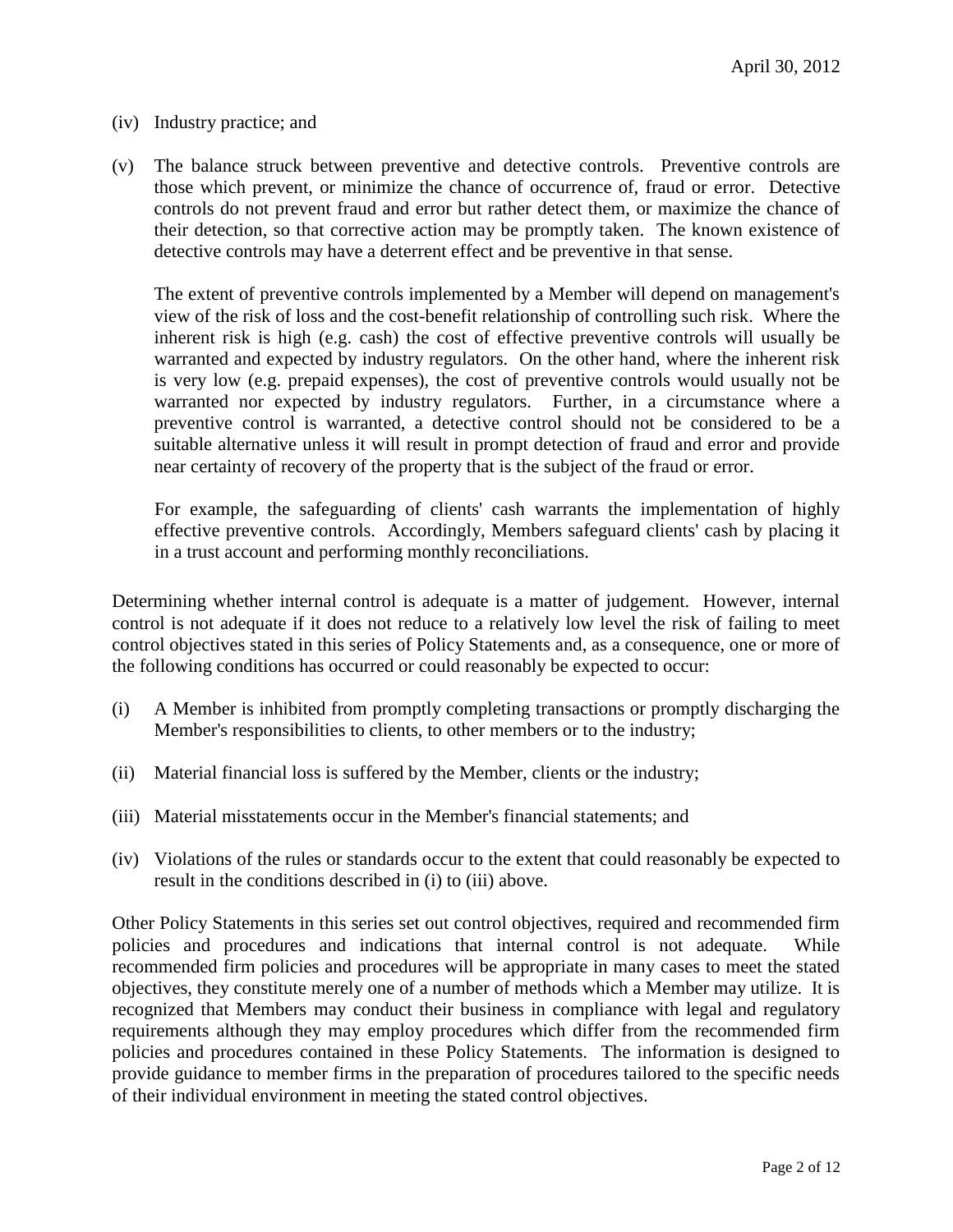Members must maintain a detailed written record which as a minimum should include the specific policies and procedures approved by senior management to comply with these Policy Statements. These policies and procedures must be reviewed and approved in writing by senior management at least annually, or more frequently as the situation arises, for their adequacy and suitability. One method of documentation is to note on a copy of this Policy Statement the recommended policies and procedures which have been selected, and details of their performance such as who performs them, when, and how performance is evidenced. Other forms of documentation, such as procedures manuals, flow charts and narrative descriptions are recommended.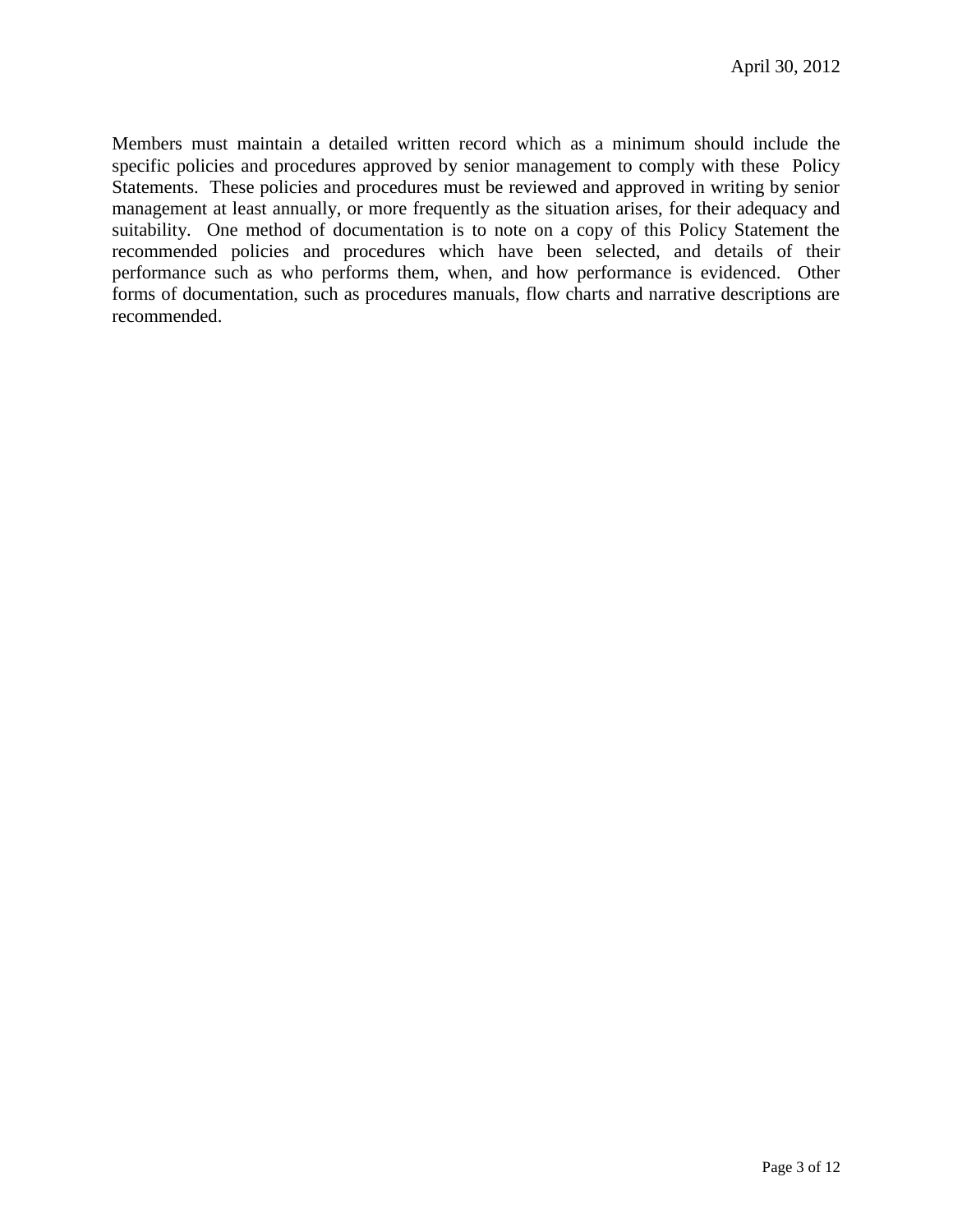#### **MFDA INTERNAL CONTROL POLICY STATEMENT 2 - CAPITAL ADEQUACY**

This Policy Statement is one in a series that prescribes requirements for and provides guidance on compliance with MFDA Rule 2.9 that states "every Member shall establish and maintain adequate internal controls as prescribed by the Corporation from time to time." It should be read in the context of Internal Control Policy Statement 1 dealing with General Matters.

This Policy Statement focuses on the monitoring of a Member's capital position, principally through its system of management and financial reporting. The effectiveness of such monitoring depends in large measure on the timeliness, completeness and accuracy of the accounting books and records from which those management reports are drawn. Establishing and maintaining policies and procedures to ensure such timeliness, completeness and accuracy is part of a Member's responsibility for internal control. However, these matters are outside the scope of this Policy Statement 2.

#### **Control Objective**

To monitor and act upon information produced by the management reporting system so that Risk Adjusted Capital is maintained at all times in an amount at least equal to the minimum required by MFDA Rules.

#### **Minimum Required Firm Policies and Procedures**

- 1. A member of senior management (such as the Chief Financial Officer, Chief Operating Officer or Chief Executive Officer) is responsible for continuous monitoring of the capital position of the firm to ensure that at all times Risk Adjusted Capital is maintained as prescribed by the MFDA Rules.
- 2. The Member's planning process recognizes the projected capital requirements resulting from current and planned business activities.
- 3. At least monthly, or more frequently if required (e.g. when the Member is operating close to early warning levels), the member of senior management assigned the task for monitoring the capital position documents that he/she has:
	- (a) Received management reports produced by the accounting system showing information relevant to the calculated capital position;
	- (b) Obtained other information concerning items that, while they may not yet be recorded in the accounting system, are likely to significantly affect the capital position (e.g. bad and doubtful debts, unreconciled positions);
	- (c) Calculated the capital position, compared it to planned capital limits and the prior period and reported adverse trends or variances to senior management.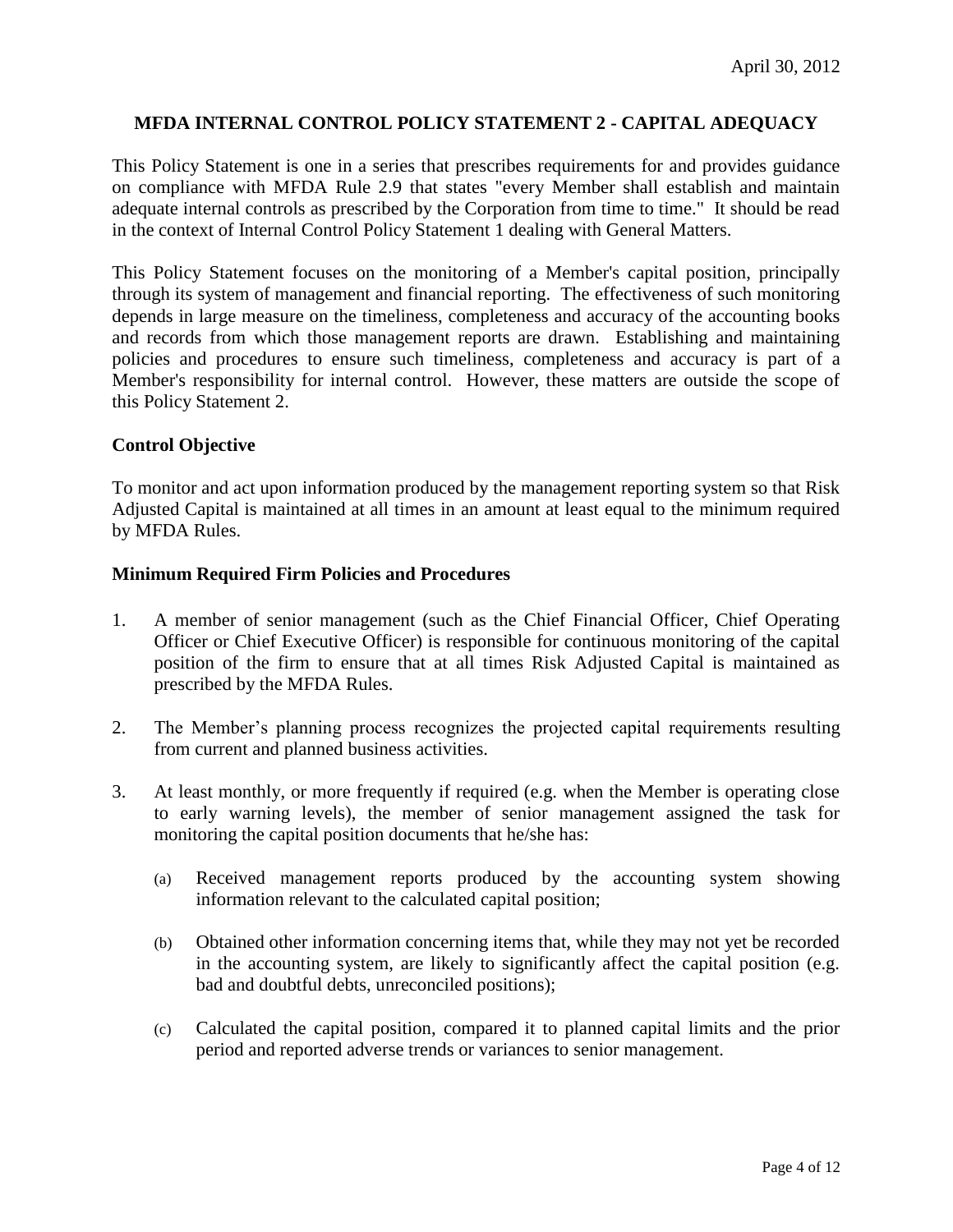- 4. Senior management takes prompt action to avert or remedy any projected or actual capital deficiency and reports any deficiencies, when required, immediately to the appropriate regulators.
- 5. The month-end estimate of required risk adjusted capital is reconciled to the Monthly Financial Report submitted for regulatory filing. Material discrepancies are investigated and steps are taken to preclude re-occurrence.
- 6. At least annually, the member of senior management assigned the task for monitoring the capital position documents a supervisory review of the Member's management reporting system related to capital, to identify and implement changes required to reflect developments in the business or in the regulatory requirements.

#### **Indications That Internal Control Is Not Adequate**

- The accounting system produces information that is late or requires correction.
- Staff responsible for preparing risk adjusted capital reports lack an understanding of the regulatory requirements.
- The Chief Financial Officer or person designated with the supervisory tasks of monitoring the capital position of the firm lacks an understanding of the regulatory requirements.
- No steps are taken to establish the reliability of management reports utilized to monitor the capital position.
- Planning procedures fail to take into account the impact of planned activities on required capital.
- The Member is operating near its early warning levels.
- The Member experiences significant unexpected changes in its capital position.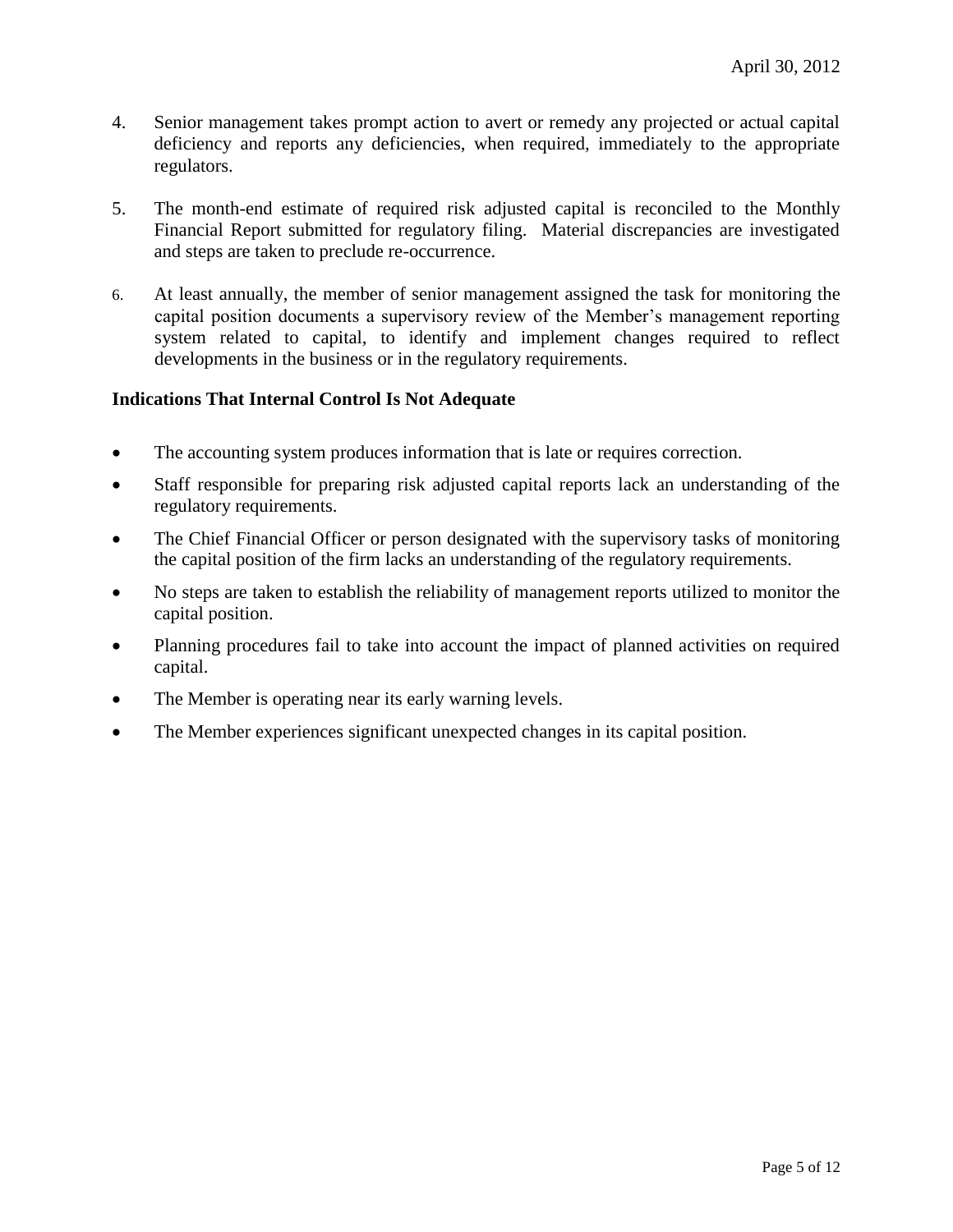#### **MFDA INTERNAL CONTROL POLICY STATEMENT 3 - INSURANCE**

This Policy Statement is one in a series that prescribes requirements for and provides guidance on compliance with MFDA Rule 2.9 that states "every Member shall establish and maintain adequate internal controls as prescribed by the Corporation from time to time." It should be read in the context of Internal Control Policy Statement 1 dealing with General Matters.

#### **Control Objective**

To ensure that:

- (a) The Member is in compliance with regulatory requirements for insurance;
- (b) Other insurance coverage is in accordance with business needs; and
- (c) Insurable losses are identified and claimed on a timely basis.

#### **Minimum Firm Policies And Procedures**

- 1. Insurance requirements and levels of coverage are reviewed and approved at least annually by the Member firm's Executive Committee or Board of Directors.
- 2. A senior officer of the firm is designated by the Member's Executive Committee or Board of Directors as responsible for insurance matters.
- 3. The senior officer or designated person assigned the task reviews the terms of the insurance policies regularly and ensures that the Member's operating procedures are designed to result in compliance with policy terms and regulations.
- 4. The senior officer or designated person assigned the task monitors business changes to evaluate the need for changes in coverage or operating procedures.
- 5. The senior officer or designated person assigned the task monitors business operations to ensure that insured losses are identified, the insurer is notified and losses are claimed on a timely basis and their effect on aggregate limits are taken into account.
- 6. Senior management takes prompt action to avert or remedy any projected or actual insurance deficiency and reports any deficiencies, when required, immediately to the appropriate regulators.

#### **Indications That Internal Control Is Not Adequate**

 Staff responsible for insurance matters are ill-informed of their duties or insufficiently trained.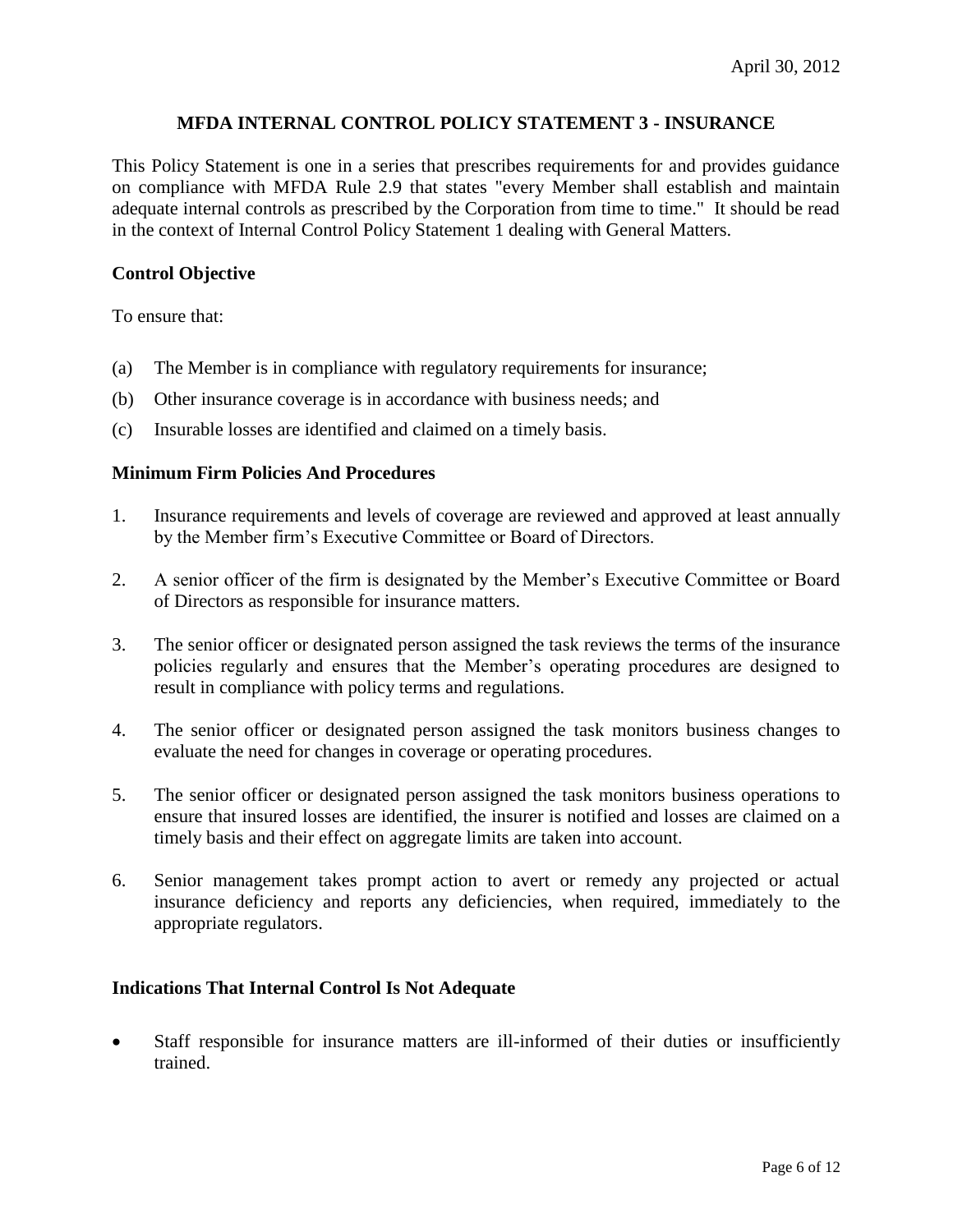- Material breaches of insurance policies which could result in denial of coverage are not detected on a timely basis.
- No steps are taken to establish the reliability of reports utilized for the monitoring of variables that may affect insurance coverage.
- Failure to report claims or to recover claims thought to be covered.
- Deficiencies in coverage are indicated on regulatory capital filings.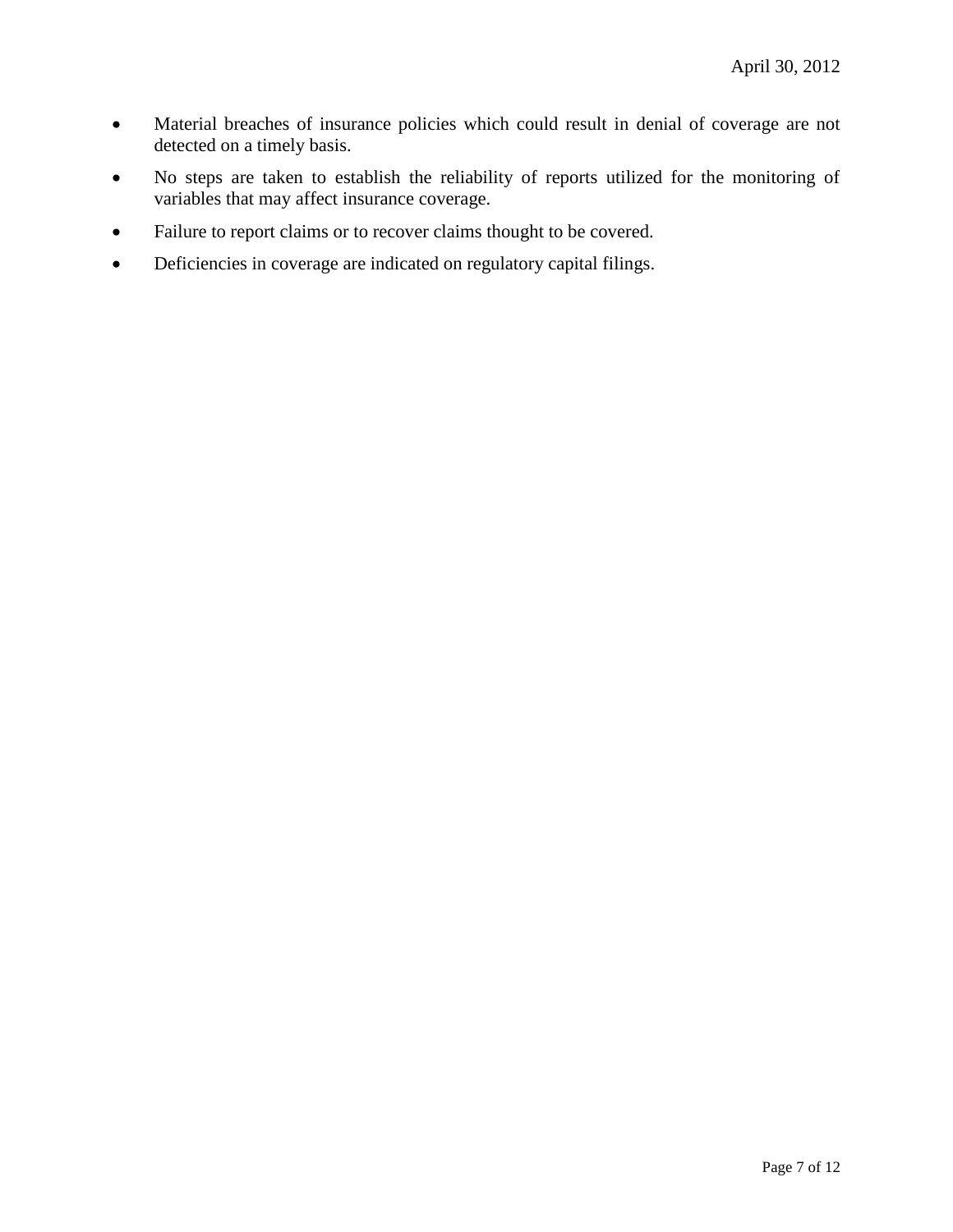#### **MFDA INTERNAL CONTROL POLICY STATEMENT 4 - CASH AND SECURITIES**

This Policy Statement is one in a series that prescribes requirements for and provides guidance on compliance with MFDA Rule 2.9 that states "every Member shall establish and maintain adequate internal controls as prescribed by the Corporation from time to time." It should be read in the context of Internal Control Policy Statement 1 dealing with General Matters.

#### **Control Objective**

To safeguard both firm and clients securities and cash so that:

- (a) Securities and cash are protected against material loss; and
- (b) Potential losses are detected and reported (for regulatory and insurance purposes) on a timely basis.

#### **Minimum Required Firm Policies And Procedures**

#### **Trading-General**

- 1. Trade confirmations or confirmation reports containing evidence of settlement activity ("confirmation records") are reconciled with the Member's trading blotters at least weekly.
- 2. The reconciliation should be performed by personnel who do not have the ability to enter transactional data.
- 3. Discrepancies between the Member's trading blotters and confirmation records must be investigated and resolved immediately.

#### **Trading-Nominee Name Accounts**

- 1. The Member has a proper written agreement with each acceptable securities location used to hold securities.
- 2. At least monthly, the information system produces a report (e.g. client positions) of securities owned by clients but registered in the name of or held by the Member that require segregation and a reconciliation with third party information (e.g. monthly statements from the fund company) is performed to identify deficiencies.
- 3. Where a deficiency exists, the Member of senior management designated the task of monitoring the capital position of the firm should be advised of the deficiency in order to determine if it impacts the Member's capital position.
- 4. There is supervisory review or other procedures in place to ensure the completeness and accuracy of the report of client holdings produced by the Member's information system.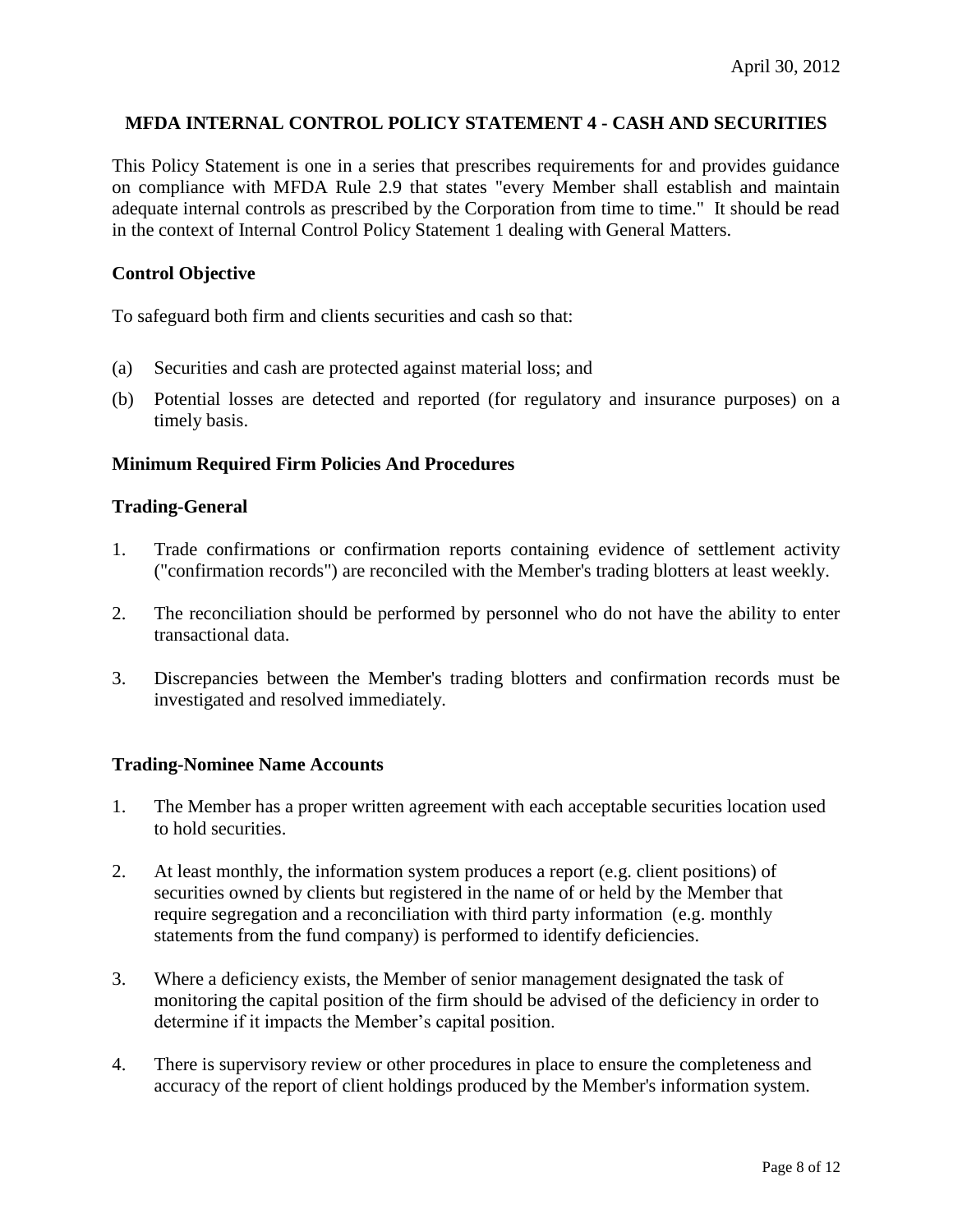- 5. Journal entries made to the Member or clients' securities holdings are properly reviewed and approved before processing.
- 6. The Member has a system in place to record and allocate the total amounts of dividends and interest payable and receivable at the due date.
- 7. Non-resident tax is withheld where applicable by law.
- 8. A system is in place to ensure appropriate reporting of client income for tax purposes, as required by law.

#### **Cash-General**

- 1. A senior official is responsible for reviewing and approving all bank reconciliations.
- 2. Bank accounts (including trust accounts) are reconciled, in writing, at least monthly with identification and dating of all reconciling items.
- 3. Journal entries to clear reconciling items are made on a timely basis and approved by management.
- 4. The reconciliation of bank accounts (including trust accounts), where practical, is not performed by someone with incompatible functions, including access to funds (both receipts and disbursements), access to record keeping responsibilities, including the authority to write or approve journal entries. At a minimum, the individual responsible for the reconciliation should be independent from the individual having access to funds.
- 5. Approval levels required to requisition a cheque are established by senior management.
- 6. Cheques are pre-numbered and numerical continuity is accounted for.
- 7. Blank cheques are properly safeguarded.
- 8. Cheques are signed by two authorized individuals.
- 9. Cheques are only signed when the appropriate supporting documentation is provided. The supporting documentation is cancelled after the cheque is signed.
- 10. Where facsimile signature is used, access to the machine is limited and supervised.
- 11. A limited number of authorized personnel are permitted to withdraw monies from bank accounts, including by way of electronic transfer.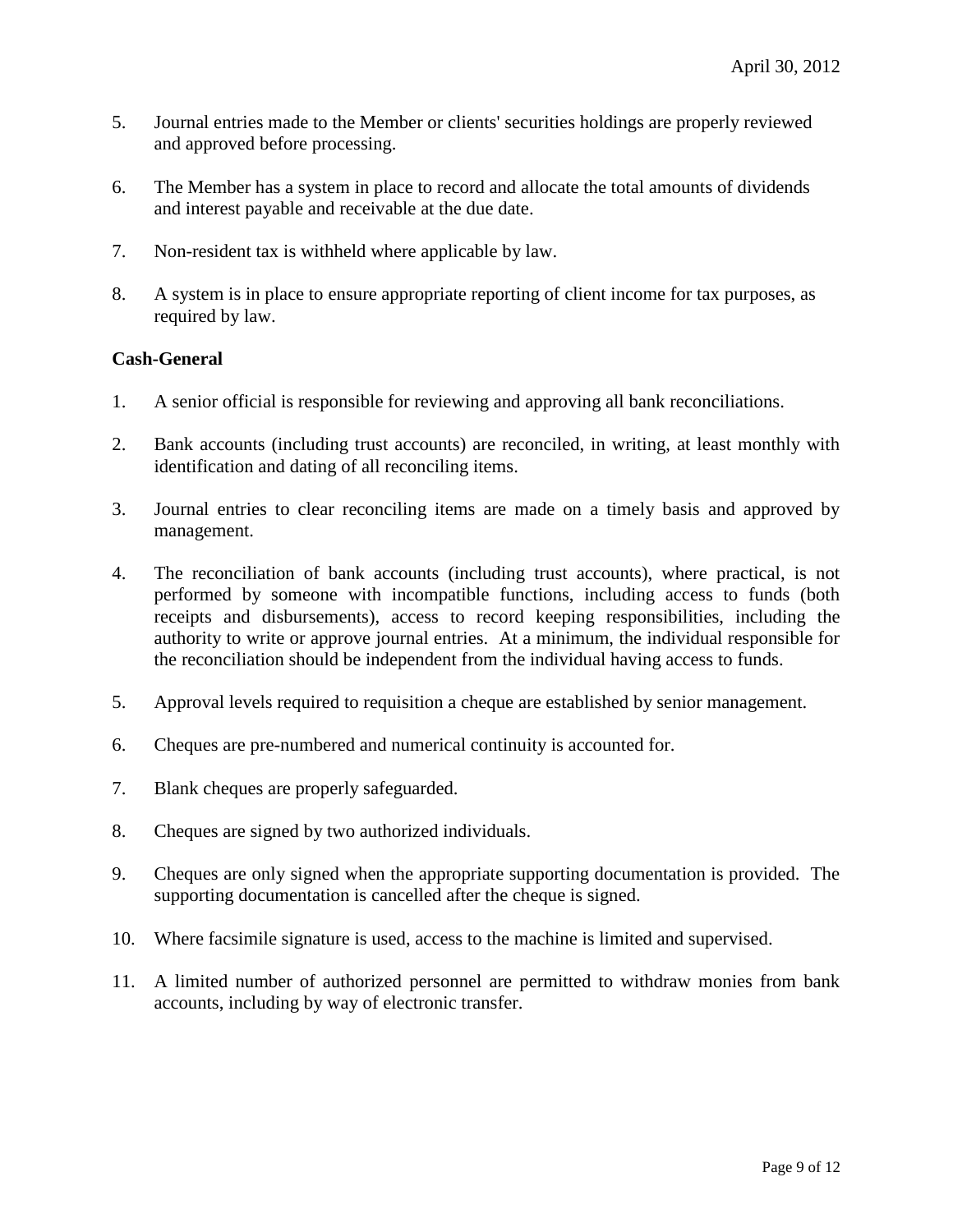#### **Trust Accounts For Client Funds**

- 1. All client cheques are recorded upon receipt by the Member and deposited to the trust account on the day of receipt. If a cheque is received after normal business hours, the cheque is deposited the following business day.
- 2. Deposits to the trust account are balanced daily against deposit records, receivable records, and mutual fund settlement records.
- 3. Members must segregate interest received that is payable to clients in respect of monies held in trust for clients in accordance with Rules 3.3.1 and 3.3.2.
- 4. Members that pay interest to clients in accordance with MFDA Rule 3.3.2(e) must maintain adequate records of amounts owing and paid to each individual client.

#### **Indication That Internal Controls Are Inadequate**

- There is a significant number and dollar value of unreconciled positions and balances.
- Significant differences in reconciliations are not resolved on a timely basis.
- A large number of staff is involved in reconciling positions.
- Material losses have occurred.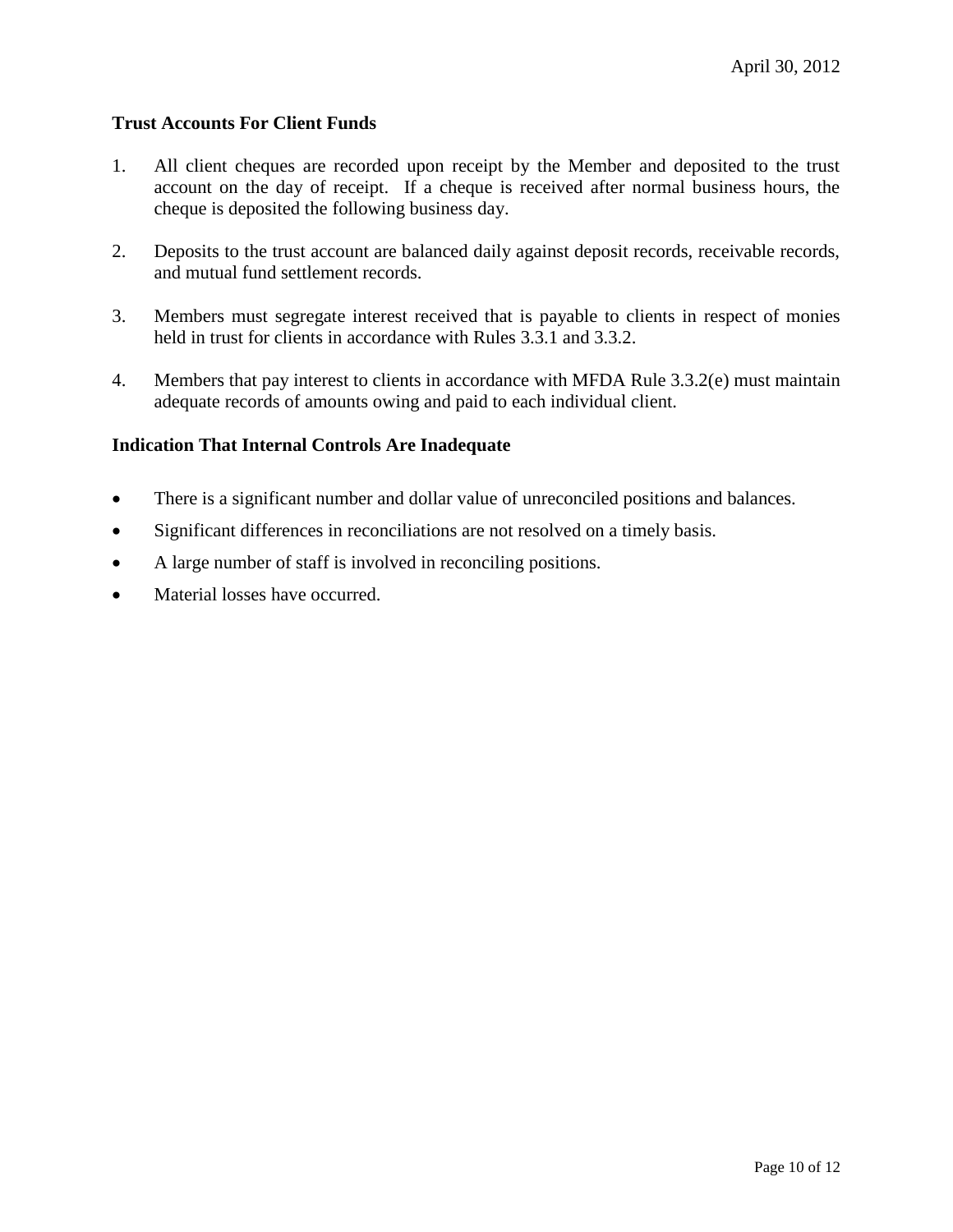#### **MFDA INTERNAL CONTROL POLICY STATEMENT 5 - SEGREGATION OF CLIENTS' SECURITIES**

This Policy Statement is one in a series that prescribes requirements for and provides guidance on compliance with MFDA Rule 2.9 that states "every Member shall establish and maintain adequate internal controls as prescribed by the Corporation from time to time." It should be read in the context of Internal Control Policy Statement 1 dealing with General Matters.

This Policy Statement is applicable where client securities are held by or in the name of the Member for the benefit of the client.

#### **Control Objective**

To segregate clients' securities so that:

- (a) The Member is in compliance with regulatory and legal requirements for segregation; and
- (b) Securities are not improperly used.

#### **Minimum Required Firm Policies And Procedures**

- 1. Securities requiring segregation are placed in "acceptable securities locations", as defined by MFDA Rules, on a timely basis.
- 2. Written custodial agreements with applicable regulatory provisions exist for securities held at acceptable securities locations.
- 3. Securities are moved into or out of segregation only by authorized personnel.
- 4. A client is identified for each transaction.
- 5. At least monthly, the information system produces a report (e.g. client positions) of securities owned by clients but registered in the name of or held by the Member that require segregation and a reconciliation with third party information (e.g. monthly statements from the fund company) is performed to identify deficiencies.
- 6. Where a deficiency exists, the member of senior management assigned the task of monitoring the capital position of the firm should be advised of the deficiency in order to determine if it impacts the firm's capital position.
- 7. There is a monthly supervisory review of compliance with segregation requirements for clients' securities.